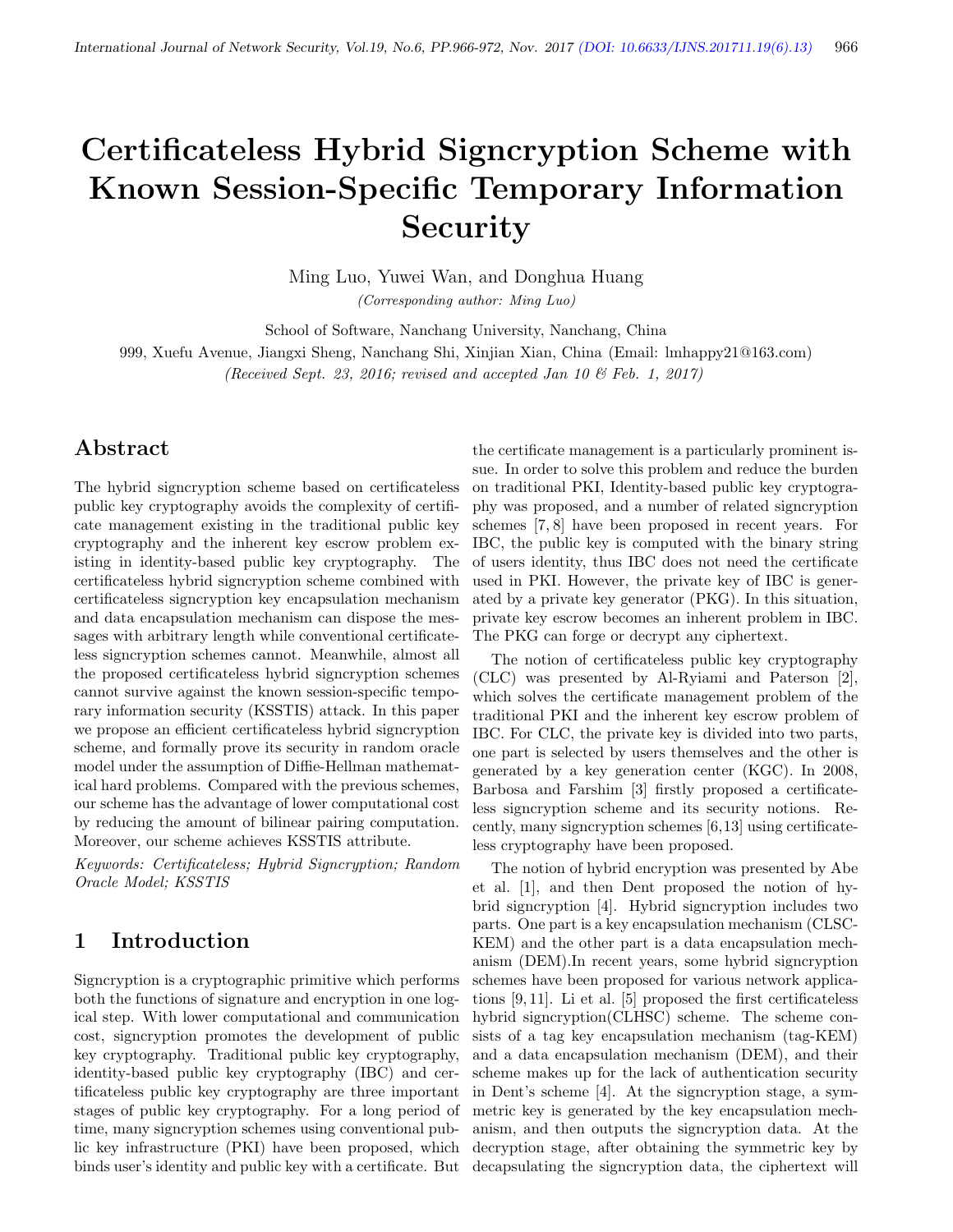be decrypted. Later, Selvi et al. [10] pointed out that Li's scheme may be existentially forgeable and proposed an improved scheme. Recently, Yin and Liang [12] pointed out almost all certificateless signcryption schemes that have been proposed in the literature cannot effectively against the public-key-replacement attacks, and they proposed an enhanced scheme to fill this security gaps.

However, we find these certificateless hybrid signcryption schemes above cannot survive against known sessionspecific temporary information security (KSSTIS) attack. To compensate for this security flaw, this paper proposes a new hybrid signcryption scheme based on certificateless cryptography and proves that the scheme meets the confidentiality and unforgeability in random oracle model, also our scheme can against the public-key-replacement attacks. Compared with the schemes above, our scheme achieves KSSTIS security attributes and has less bilinear pairing computation.

## 2 Preliminaries

Let  $\mathbb{G}_1$  and  $\mathbb{G}_2$  be a cyclic additive and multiplicative group respectively, whose prime order is a large prime number q. P is a generator of the group  $\mathbb{G}_1$ . If a map  $\hat{e} : \mathbb{G}_1 \times \mathbb{G}_1 \to \mathbb{G}_2$  satisfies the following properties, we call it bilinear pairing.

- 1) Bilinearity: for all  $a, b \in \mathbb{Z}_q^*$ , there is  $\hat{e}(aP, bP) =$  $\hat{e}(P,P)^{ab}.$
- 2) Computability: for all  $P, N \in \mathbb{G}_1$ , there is an efficient algorithm to compute  $\hat{e}(P, N)$ .
- 3) Non-degeneracy: there exists  $P \in \mathbb{G}_1$ , such that  $\hat{e}(P, P) \neq 1_{C2}$ .

We can construct bilinear pairing  $\hat{e}$  using the modified Tate pairing and Weil pairing of elliptic curve over a finite field. The security of our scheme relies on the following hard problems.

Definition 1. Computational Diffie-Hellman(CDH) problem: For two integers  $a, b \in \mathbb{Z}_q^*$  and a generator P of  $\mathbb{G}_1$ , given the tuple  $(P, aP, bP)$  to compute abP is hard.

Definition 2. Computational Bilinear Diffie-Hellman (CBDH) problem: For three integers  $a, b, c \in \mathbb{Z}_q^*$  and a generator P of  $\mathbb{G}_1$ , given the tuple  $(P, aP, bP, cP)$  to compute  $\hat{e}(P, P)^{abc}$  is hard.

# 3 Certificateless Hybrid Signcryption Scheme

In this section, the certificateless hybrid signcryption scheme is described in details. Our scheme includes the following algorithms:

**Setup:** On input of a security parameter  $k$ , KGC picks a lems to analyze the confidentiality and unforgeability se-

cryptographic hash functions  $H_1: \{0,1\}^* \times \mathbb{G}_1 \to \mathbb{G}_1$ ,  $H_2: \{0,1\}^* \times (\mathbb{G}_1)^4 \times \mathbb{G}_2 \to \{0,1\}^n$  and  $H_3: \{0,1\}^* \times$  $(\mathbb{G}_1)^4 \to \{0,1\}^n$ . Then the KGC randomly chooses a master key  $s \in \mathbb{Z}_q^*$  and computes the master public key  $P_{pub} = sP$ . The KGC keeps the master key s and publishes the system parameters  $params = \lt$  $G_1, G_2, \hat{e}, q, P, P_{pub}, H_1, H_2, H_3 >.$ 

- GUK (Generate user key): On input of an identity ID and the system parameters params, a user randomly choose  $x_{ID} \in \mathbb{Z}_q^*$  as his secret key, and then computes his public key  $PK_{ID} = x_{ID}P$ .
- EPPK (Extract partial private key): On input of an identity ID and the system parameters params, KGC computes  $Q_{ID} = H_1(ID||PK_{ID})$ , and then computes the partial private key  $D_{ID} = sQ_{ID}$ .
- GSK (Generate symmetric key): On input of sender's identity  $ID_s$ , public key  $PK_s$ , and private key  $(x_s, D_s)$ , receiver's identity  $ID<sub>r</sub>$  and public key  $PK_r$ . Randomly choose  $x, y \in \mathbb{Z}_q^*$ , the sender does the following steps.
	- 1) Compute  $U = xP$ ,  $T = \hat{e}(D_s, Q_r)$ .
	- 2) Compute session key  $K_{AB} = H_2(ID_r, T, U,$  $xPK_r, x_sPK_r, PK_r$ ).
	- 3) Obtain internal state information  $\bar{W} = (x, y,$  $U, x_s, D_s, ID_s, PK_s, ID_r, PK_r).$ Output  $(K_{AB}, \bar{W})$ .
- **Encapsulation:** On input of a tag  $\tau$  and internal state information  $\bar{W}$ . The algorithm works as the following steps.
	- 1) Compute  $w = y(D_s + x_s P K_r)$ .
	- 2) Compute  $h = H_3(\tau, U, w, PK_s, PK_r)$ .
	- 3) Compute  $v = 1/(y(x+h)).$ Output  $\delta = (U, w, v)$ .
- **Decapsulation:** On input of signcryption  $\delta$ , a tag  $\tau$ , the sender's identity  $ID_s$ , public key  $PK_s$ , and the receiver's identity  $ID_r$ , public key  $PK_r$ , private key  $(x_r, D_r)$ . The receiver does the following steps.
	- 1) Compute  $h = H_3(\tau, U, w, PK_s, PK_r)$ .
	- 2) Check if  $\hat{e}(vw, U + hP) \stackrel{?}{=} \hat{e}(Q_s, P_{pub})\hat{e}(PK_s,$  $PK<sub>r</sub>$ ). If it is correct, go on and do the following computations. Otherwise stop and return ⊥.
	- 3) Compute  $T = \hat{e}(D_r, Q_s)$ .
	- 4) Compute session key  $K_{AB} = H_2(ID_r, T, U,$  $x_rU, x_rPK_s, PK_r).$

## 4 Security Analysis

bilinear pairing  $\hat{e}: \mathbb{G}_1 \times \mathbb{G}_1 \to \mathbb{G}_2$  and three security curity of the scheme in the random oracle model, then In this section, we use some mathematical hard prob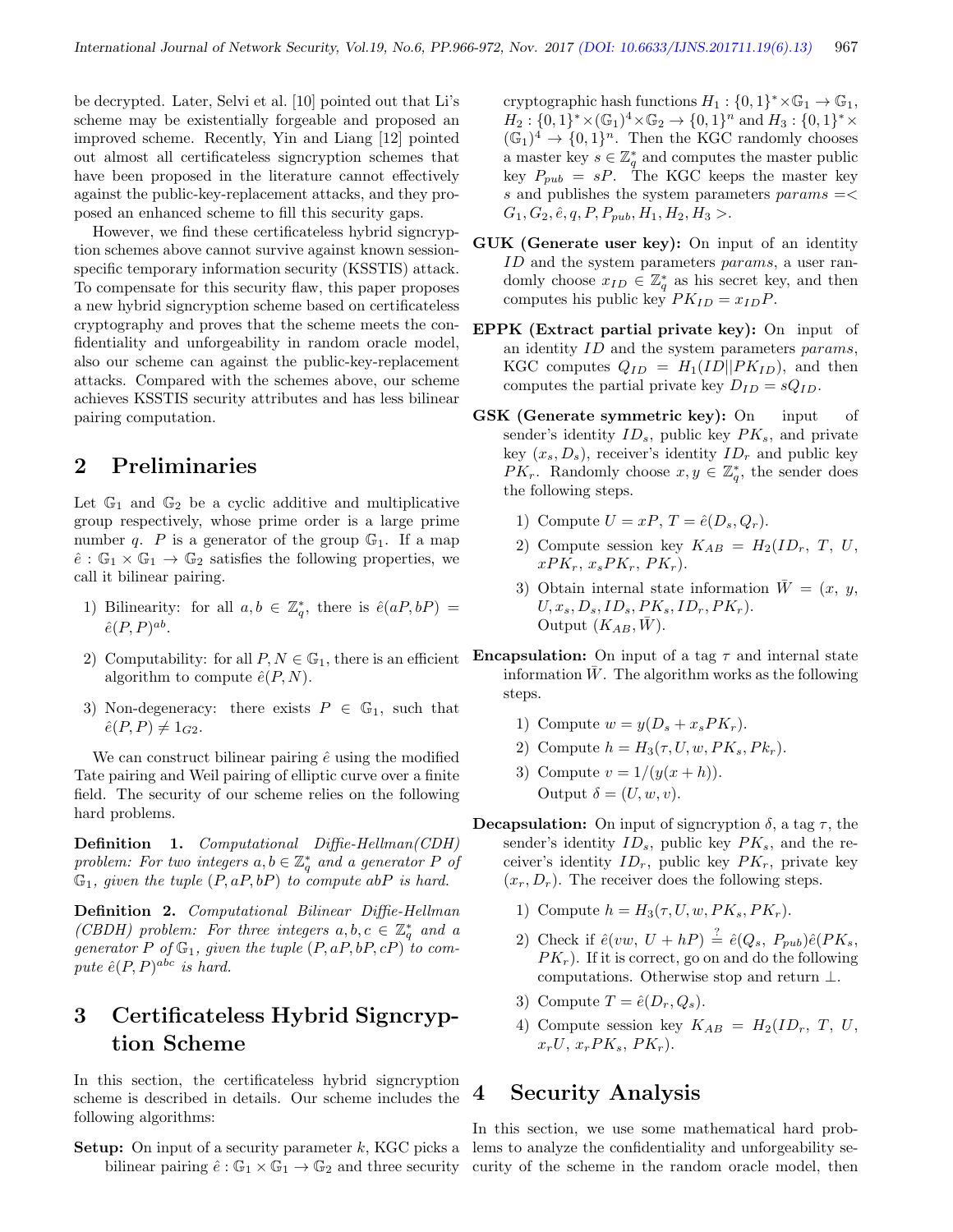session-specific temporary information security (KSSTIS) attacks.

#### 4.1 Consistency

Our scheme satisfies the consistency.

$$
\begin{aligned}\n\hat{e}(vw, U + hP) \\
&= \hat{e}(y(D_s + x_s PK_r)/y(x + h), xP + hP) \\
&= \hat{e}((D_s + x_s PK_r), P) \\
&= \hat{e}(D_s, P)\hat{e}(x_s PK_r, P) \\
&= \hat{e}(Q_s, P_{pub})\hat{e}(PK_s, PK_r).\n\end{aligned}
$$

#### 4.2 Confidentiality

Theorem 1. Assuming that CBDH is hard to solve in random oracle model, the scheme is secure against any  $IND-CLHSC-CCA2-I$  adversary  $A_I$  attack.

Proof. Assuming that the challenger C receives an CBDH challenge tuple  $(P, aP, bP, cP)$ , where P is a generator of cyclic additive  $\mathbb{G}_1$ . And the goal for C is to compute the answer of  $\hat{e}(P, P)^{abc}$ . The challenger C sends the system parameters params to  $A_I$ , and sets  $P_{pub} = aP$ . C maintains several lists  $L_1, L_2, L_3, L_u, L_e, L_d$  and answers the following queries. Among these lists,  $L_1, L_2, L_3$  simulate  $H_1, H_2, H_3$  oracle respectively,  $L_u$  is used to track GUK query,  $L_e$  is used to track Encapsulation query,  $L_d$ is used to track Decapsulation query.

- $H_1$  query: C selects two random numbers  $i, j \in$  $\{1, 2, \dots, q_1\}$ , where  $q_1$  is the number of  $H_1$  queries. At the n-th query:
	- 1) if  $ID_n = ID_i$ , C answers  $Q_i = bp$ , and adds the tuple  $(ID_i, \perp, bP)$  into list  $L_1$ .
	- 2) if  $ID_n = ID_j$ , C answers  $Q_j = cP$ , and adds the tuple  $(ID_j, \perp, cP)$  into list  $L_1$ .
	- 3) if  $ID_n \notin \{ID_i, ID_j\}$ , C randomly chooses  $w \in$  $\mathbb{Z}_q^*$ , answers  $Q_n = wP$ , and then returns it and adds the tuple  $(ID_n, w, Q_n)$  into list  $L_1$ .
- $H_2$  query: C checks if there exists a tuple  $(ID_r, T, U, xPK_r, x_sPK_r, PK_r, h_2)$  in the list  $L_2$ . If the tuple is found,  $C$  returns  $h_2$ . Otherwise,  $C$  randomly chooses  $h_2 \in \{0,1\}^n$ , and then returns it and adds the tuple  $(ID_r, T, U, xPK_r, x_sPK_r, PK_r, h_2)$ into list  $L_2$ .
- $H_3$  query:  $C$  checks if there exists a tuple  $(\tau, U, w, PK_s, PK_r, h_3)$  in the list  $L_3$ . If the tuple is found,  $C$  returns  $h_3$ . Otherwise,  $C$  randomly chooses  $h_3 \in \mathbb{Z}_q^*$ , and then returns it and adds the tuple( $\tau, U, w, P\hat{K}_s, PK_r, h_3$ ) into list  $L_3$ .
- $GUK$  query:  $A_I$  picks an identity  $ID_n$ , C randomly chooses  $x_n \in \mathbb{Z}_q^*$ , and then answers  $PK_n = x_nP$ , adds the tuple( $ID_n$ ,  $x_n$ ,  $PK_n$ ) into list  $L_u$ .
- we show that our scheme can survive against known  $EPPK$  query:  $A_I$  picks an identity  $ID_n$ . Assuming that the identity  $ID_n$  has made  $H_1$  query before, if  $ID_n \in \{ID_i, ID_j\}$ , stops the challenge. Otherwise, C searches the corresponding tuple  $(ID_n, w, Q_n)$  in the list  $L_1$ , returns  $D_n = wP_{pub}$  and answers  $D_n$ .
	- **Corruption query:**  $A_I$  picks an identity  $ID_n$ . Assuming that the identity  $ID_n$  has made GUK query before, C searches the corresponding tuple in the list  $L_1$ , and answers  $x_n$ .
	- **RPK query:**  $A_I$  picks a new tuple  $(ID_n, PK_n), C$  updates the list  $L_u$  and replaces with  $(ID_n, \perp, PK_n)$ .

**GSK query:**  $A_I$  picks a tuple  $(ID_s, PK_s, ID_r, PK_r)$ .

- 1) If  $ID_s \notin \{ID_i, ID_j\}$ , C randomly chooses  $x, y \in$  $\mathbb{Z}_{q}^{*}$ , computes U and T. And then C runs the symmetric key generation algorithm and answers  $K_{AB}$ , updates and stores the internal state information.
- 2) If  $ID_s \in \{ID_i, ID_j\}$ , C stops simulation.
- **Encapsulation query:**  $A_I$  produces a tag  $\tau$ , at the same time, C checks if there exists an internal state information  $W$ . If it is found,  $C$  performs the following steps. Otherwise, C stops the simulation and returns a ⊥.
	- 1) If  $ID_s \notin \{ID_i, ID_j\}$ , C computes  $w = y(D_s +$  $x_s P K_r$ ) with the internal state information, and then computes  $h = H_3(\tau, U, w, PK_s, PK_r)$  and  $v = 1/y(x + h)$ . Finally, C answers the signcryption  $\delta = (U, w, v)$  to  $A_I$ .
	- 2) If  $ID_s \in \{ID_i, ID_j\}$ , C stops simulation.
- **Decapsulation query:**  $A_I$  picks the tag  $\tau$ , signcryption  $\delta = (U, w, v)$ , the sender's identity  $ID_s$  and the receiver's identity  $ID_r$ . C does the following processing:
	- 1) If  $ID_r \notin \{ID_i, ID_j\}$ , firstly C computes  $h = H_3(\tau, U, w, PK_s, PK_r)$ , and then checks if  $\hat{e}(vw, U + hP) \stackrel{?}{=} \hat{e}(Q_s, P_{pub})\hat{e}(PK_s, PK_r)$ . If it is failure, C stops simulation and returns  $\perp$ . Otherwise, C computes  $T = \hat{e}(D_r, Q_s)$ , and then computes the session key  $K_{AB}$  =  $H_2(ID_r, T, U, x_rU, x_rPK_s, PK_r).$
	- 2) If  $ID_r \in \{ID_i, ID_j\}$ , C stops simulation.
- Challenge:  $A_I$  can stop the phase 1 queries whenever he wants, and then produces two challenge identities  $\{ID_A, ID_B\}$ , which  $ID_A \neq ID_B$ . if  $\{ID_A, ID_B\} \notin \{ID_i, ID_j\}, C$  stops simulation. Otherwise C randomly chooses  $x, y \in \mathbb{Z}_q^*$ , and sets  $T^* = \eta$  ( $\eta$  as a candidate answer for CBDH problem), and then computes  $U^* = xP, K_1 =$  $H_2(ID_B, T^*, U^*, xPK_B, x_APK_B, PK_B).$  C randomly chooses a number  $K_0 \in \{0,1\}^n$  and a bit  $d \in \{0, 1\}$ , sends  $K_d$  to  $A_I$ .  $A_I$  chooses a tag $\tau^*$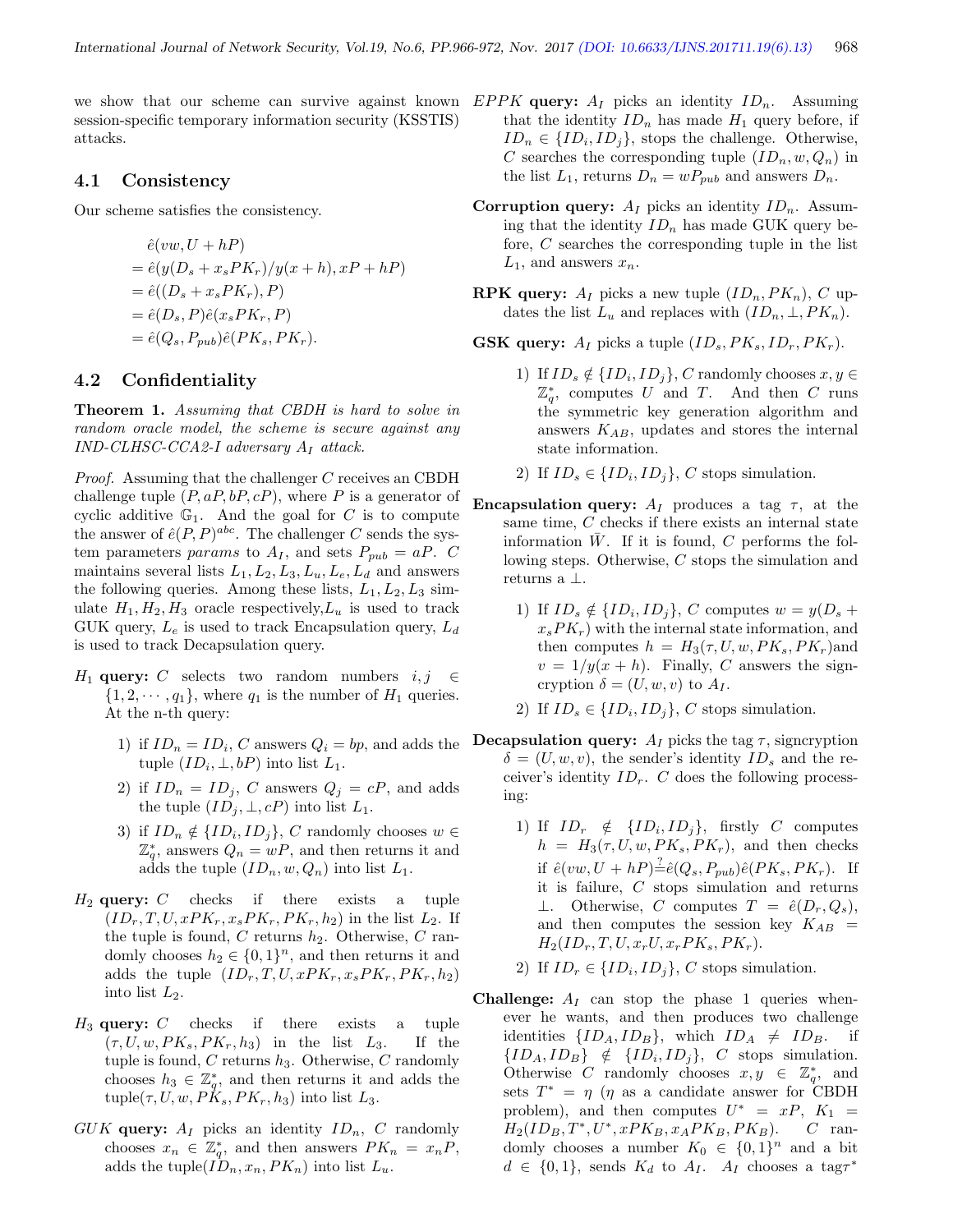and sends it to C, C picks  $w^* \in \mathbb{G}_1$ , computes **Corruption query:**  $A_{II}$  picks an identity  $ID_n$ . Assum $h^* = H_3(\tau^*, U^*, w^*, PK_A, PK_B), v^* = 1/y(x + h^*).$ Finally, C sends the signcryption  $\delta^* = (U^*, w^*, v^*)$ to  $A_I$ .

 $A_I$  makes the queries of Phase 2 just like he made in the first phase. At last  $A_I$  produces a bit  $d' \in$  $\{0,1\}$  as a guess to d. Only when  $A_I$  uses the tuple  $(ID_B, T^*, U^*, xPK_B, x_APK_B, PK_B)$ to make  $H_2$  query, he can check the correctness of the signcryption  $\delta^*$  =  $(U^*, w^*, v^*)$ , and if  $d' = d$ , C outputs T as a solution of the CBDH since the candidate answer  $K_{AB}$  =  $H_2(ID_B, T^*, U^*, x_B U^*, x_B P K_A, P K_B)$  for CBDH problem is in the list  $L_2$ , where  $T^* = \eta = \hat{e}(D_B, Q_A) =$  $\hat{e}(acP, bP) = \hat{e}(P, P)^{abc}$ . If  $d' \neq d$ , C fails and outputs F.

Thus, if the adversary  $A_I$  wants to break the signcryption algorithm, he must solve the CBDH with nonnegligible advantage first. What he can do is to extract information from the signcryption messages, then uses some polynomial-time algorithm to solve the CBDH problem. But we all know that this algorithm does not exist so far. Therefore, when attacked by an IND-CLHSC-CCA2 adversary  $A_I$ , the proposed CLHSC scheme can maintain a safe state.  $\Box$ 

Theorem 2. Assuming that CDH is hard to solve in random oracle model, the scheme is secure against any IND-CLHSC-CCA2-II adversary  $A_{II}$  attack.

Proof. Assuming that the challenger C receives an CDH challenge tuple  $(P, aP, bP)$ , where P is a generator of cyclic additive  $\mathbb{G}_1$ . And the goal for C is to compute the answer of abP. C randomly chooses a number  $s \in \mathbb{Z}_q^*$ as the master secret key, sets  $P_{pub} = sP$ , and sends the system parameters *params* and s to  $A_{II}$ . C maintains several lists  $L_1, L_2, L_3, L_u, L_e, L_d$  and answers the following queries. Among these lists,  $L_1, L_2, L_3$  simulate  $H_1, H_2, H_3$  oracle respectively,  $L_u$  is used to track GUK query,  $L_e$  is used to track Encapsulation query,  $L_d$  is used to track Decapsulation query.

- $H_1$  query:  $A_{II}$  randomly picks an identity  $ID_i$ , and sends it to C. C randomly chooses  $w \in \mathbb{Z}_q^*$ , computes  $Q_n = wP$ , and then returns it and adds the tuple  $(ID_n, w, Q_n)$  into list  $L_1$ .
- $H_2$  query: The same as Theorem 1.
- $H_3$  query: The same as Theorem 1.
- GUK query: C selects a random number  $i \in \mathcal{C}$  $\{0, 1, \dots, q_u\}$ , where  $q_u$  is the number of GUK queries. At the n-th query:
	- 1) If  $ID_n \neq ID_i$ , C randomly chooses  $x_n \in$  $\mathbb{Z}_q^*$  as the secret value, computes the public key  $PK_n = x_nP$ , and then adds the tuple  $(ID_n, x_n, PK_n)$  into list  $L_u$  and answers  $PK_n$ .
	- 2) If  $ID_n = ID_i$ , C sets  $PK_i = bP$ , adds the tuple  $(ID_i, \perp, bP)$  into list  $L_u$ .

ing that the identity  $ID_n$  has made GUK query before, if  $ID_n = ID_i$ , C stops simulation. Otherwise, C searches the corresponding tuple in the list  $L_u$  and answers  $x_n$ .

**GSK query:**  $A_{II}$  picks a tuple  $(ID_s, PK_s, ID_r, PK_r)$ .

- 1) If  $ID_s \neq ID_i$ , C randomly chooses  $x, y \in \mathbb{Z}_q^*$ , computes  $U$  and  $T$ . And then  $C$  runs the symmetric key generation algorithm and answers  $K_{AB}$ , updates and stores the internal state information.
- 2) If  $ID_s = ID_i$ , C stops simulation.
- **Encapsulation query:**  $A_{II}$  produces a tag  $\tau$ , and at the same time, C checks if there exists an internal state information  $\overline{W}$ . If it is found, perform the following steps. Otherwise, C stops the simulation and returns ⊥.
	- 1) If  $ID_s \neq ID_i$ , C computes  $w = y(D_s + x_sPK_r)$ with the internal state information, and then computes  $h = H_3(\tau, U, w, PK_s, PK_r)$  and  $v =$  $1/y(x+h)$ . Finally, C answers the signcryption  $\delta = (U, w, v)$  to  $A_{II}$ .
	- 2) If  $ID_s = ID_i$ , C stops simulation.
- Decapsulation query:  $A_{II}$  picks the tag  $\tau$ , signcryption  $\delta = (U, w, v)$ , the sender's identity  $ID_s$  and the receiver's identity  $ID<sub>r</sub>$ . C does the following processing:
	- 1) If  $ID_r \neq ID_i$ , firstly C computes  $h =$  $H_3(\tau, U, w, PK_s, PK_r)$ , and then checks if  $\hat{e}(vw, U + hP) \stackrel{?}{=} \hat{e}(Q_s, P_{pub})\hat{e}(PK_s, PK_r).$  If it is failure, C stops simulation and returns ⊥. Otherwise, C computes  $T = \hat{e}(D_r, Q_s)$ , and then computes the session key  $K_{AB}$  =  $H_2(ID_r, T, U, x_rU, x_rPK_s, PK_r).$
	- 2) If  $ID_r = ID_i$ , C stops simulation.
- **Challenge:**  $A_{II}$  can stop the phase 1 queries whenever he wants, and produces two challenge identities  $\{ID_A, ID_B\}$ , which  $ID_A \neq ID_B$ . If  $ID_B \neq ID_i$ , C stops simulation. Otherwise C sets  $U^* = aP$ , randomly chooses  $y \in \mathbb{Z}_q^*$ , and then computes  $T^* = \hat{e}(D_A, Q_B), K_1 =$  $H_2(ID_B, T^*, U^*, \eta, x_A PK_B, PK_B)$  ( $\eta$  as a candidate answer for CDH problem). C randomly chooses a number  $K_0 \in \{0,1\}^n$  and a bit  $d \in \{0,1\}$ , sends  $K_d$ to  $A_{II}$ .  $A_{II}$  chooses a tag  $\tau^*$  and sends it to C, C picks  $v^* \in \mathbb{Z}_q^*$ , computes  $w^* = y(D_A + x_A P K_B)$ ,  $h^* = H_3(\tau^*, \dot{U}^*, w^*, PK_A, PK_B)$ . Finally, C sends the signcryption  $\delta^* = (U^*, w^*, v^*)$  to  $A_{II}$ .

 $A_{II}$  makes the queries of Phase 2 just like he made in the first phase. At last  $A_{II}$  produces a bit  $d' \in$  $\{0,1\}$  as a guess to d. Only when  $A_{II}$  uses the tuple  $(ID_B, T^*, U^*, \eta, x_A PK_B, PK_B)$  to make  $H_2$  query,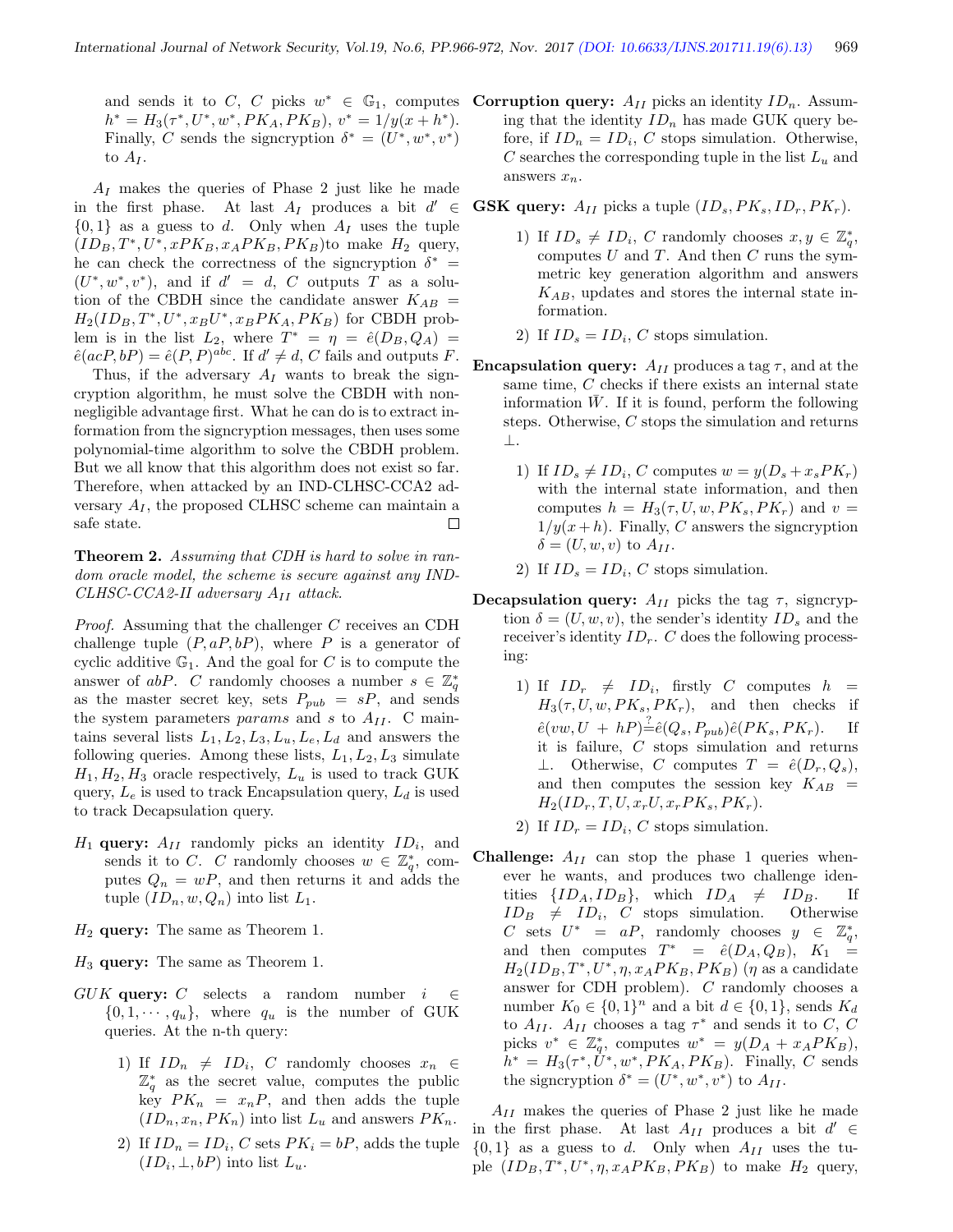he can check the correctness of the signcryption  $\delta^*$  =  $(U^*, w^*, v^*)$ , and if  $d' = d$ , C outputs T as a solution of the CDH since the candidate answer  $K_{AB}$  =  $H_2(ID_B, T^*, U^*, \eta, x_A PK_B, PK_B)$  for CDH problem is in the list  $L_2$ , where  $\eta = x_B U^* = baP = abP$ . If  $d' \neq d$ , C fails and outputs F.

Thus, if the adversary  $A_{II}$  wants to break the signcryption algorithm, he must solve the CDH with nonnegligible advantage first. What he can do is to extract information from the signcryption messages, then use some polynomial-time algorithm to solve the CDH problem. This algorithm does not exist yet. Therefore, when attacked by an IND-CLHSC-CCA2 adversary  $A_{II}$ , the proposed CLHSC scheme can maintain a safe state.  $\Box$ 

#### 4.3 Unforgeability

Theorem 3. Assuming that CDH is hard to solve in random oracle model, our scheme is secure against any sUF- $CLHSC-CMA-I$  adversary  $A_I$  attack.

Proof. Assuming that the challenger C receives an CDH challenge tuple  $(P, aP, bP)$ , where P is a generator of cyclic additive  $\mathbb{G}_1$ . And the goal for C is to compute the answer of  $abP$ . The challenger  $C$  sends the system parameters params to  $A_I$ , and set  $P_{pub} = aP$ . C maintains several lists  $L_1, L_2, L_3, L_u, L_e, L_d$  and answers the following queries. Among these lists,  $L_1, L_2, L_3$  simulate  $H_1, H_2, H_3$  oracle respectively,  $L_u$  is used to track GUK query,  $L_e$  is used to track Encapsulation query,  $L_d$  is used to track Decapsulation query.

- H<sub>1</sub> query: C selects a random number  $i \in \mathbb{C}$  $\{1, 2, \dots, q_1\}$ , where  $q_1$  is the number of  $H_1$  queries. At the n-th query:
	- 1) If  $ID_n = ID_i$ , C answers  $Q_i = bP$ , and adds the tuple  $(ID_i, \perp, bP)$  into list  $L_1$ .
	- 2) If  $ID_n \neq ID_i$ , C randomly chooses  $w \in Z_q^*$ , answers  $Q_n = wP$ , and then returns it and adds the tuple  $(ID_n, w, Q_n)$  into list  $L_1$ .
- $H_2$  query: The same as Theorem 1.
- $H_3$  query: The same as Theorem 1.
- GUK query: The same as Theorem 1.
- EPPK query:  $A_I$  picks an identity  $ID_n$ . Assuming that the identity  $ID_n$  has made  $H_1$  query before, if  $ID_n = ID_i$ , stops the challenge. Otherwise, C searches the corresponding tuple  $(ID_n, w, Q_n)$  in the list  $L_1$ , returns  $D_n = wP_{pub}$  and answers  $D_n$ .

Corruption query: The same as Theorem 1.

- RPK query: The same as Theorem 1.
- GSK query: The same as Theorem 2.
- Encapsulation query: The same as Theorem 2.

#### Decapsulation query: The same to Theorem 2.

Eventually,  $A_I$  produces a valid forgery quaternion  $(\tau^*, \delta^*, ID_A, ID_B)$ . C checks if  $ID_A \neq ID_i$ . If it is the case, C aborts. Otherwise, with the help of GUK oracle, C can obtain  $ID_A's$  public key  $PK_A$  and  $ID_B's$ public key  $PK_B$ , respectively. After that C uses tuple  $(\tau^*, U^*, w^*, PK_A, PK_B)$  to make  $H_3$  query and obtains  $h^*$  from list  $L_3$ . Then C does the following verification:

$$
\begin{array}{rcl}\n\hat{e}(v^*w^*, U^* + h^*P) & = & \hat{e}(Q_A, P_{pub})\hat{e}(PK_A, PK_B) \\
\hat{e}(w^*/y, P) & = & \hat{e}(bP, aP)\hat{e}(x_AP, PK_B) \\
\hat{e}(abP, P) & = & \hat{e}(P, (w^*/y) - x_APK_B).\n\end{array}
$$

At last, C can compute  $abP = (w^*/y) - x_A PK_B$ . If verification is right, C returns 1, otherwise 0.

So, if there exists a special adversary  $A_I$  who can forge a valid encapsulation message by learning something about the signcryption, that means there is an algorithm which can solve CDH problem with non-negligible advantage. However, this cannot happen. In other words, there is no adversary who can forge in this way. Thus, the scheme is secure against any sUF-CLHSC-CMA-I adversary  $A_I$  attack.  $\Box$ 

Theorem 4. Assuming that CDH is hard to solve in random oracle model, the scheme is secure against any IND-CLHSC-CCA2-II adversary  $A_{II}$  attack.

Proof. Assuming that the challenger C receives an CDH challenge tuple  $(P, aP, bP)$ , where P is a generator of cyclic additive  $\mathbb{G}_1$ . And the goal for C is to compute the answer of abP. C randomly chooses a number  $s \in \mathbb{Z}_q^*$ as the master secret key, sets  $P_{pub} = sP$ , and sends the system parameters params and s to  $A_{II}$ . C maintains several lists,  $L_1, L_2, L_3, L_u, L_e, L_d$  and answers the following queries. Among these lists,  $L_1, L_2, L_3$  simulate  $H_1, H_2, H_3$  oracle respectively,  $L_u$  is used to track GUK query,  $L_e$  is used to track Encapsulation query,  $L_d$  is used to track Decapsulation query.

- $H_1$  query: The same as Theorem 2.
- $H_2$  query: The same as Theorem 1.
- $H_3$  query: The same as Theorem 1.
- GUK query: C selects two random numbers  $i, j \in$  $\{1, 2, \dots, q_u\}$ , where  $q_u$  is the number of GUK queries. At the n-th query:
	- 1) If  $ID_n = ID_i$ , C answers  $PK_i = aP$ , and adds the tuple  $(ID_i, \perp, aP)$  into list  $L_u$ .
	- 2) If  $ID_n = ID_j$ , C answers  $PK_j = bP$ , and adds the tuple  $(ID_j, \perp, bP)$  into list  $L_u$ .
	- 3) If  $ID_n \notin \{ID_i, ID_j\}$ , C randomly chooses  $x_n \in \mathbb{Z}_q^*$  as the secret key and computes  $PK_n =$  $x_nP$ , and then answers it and adds the tuple  $(ID_n, x_n, PK_n)$  into list  $L_u$ .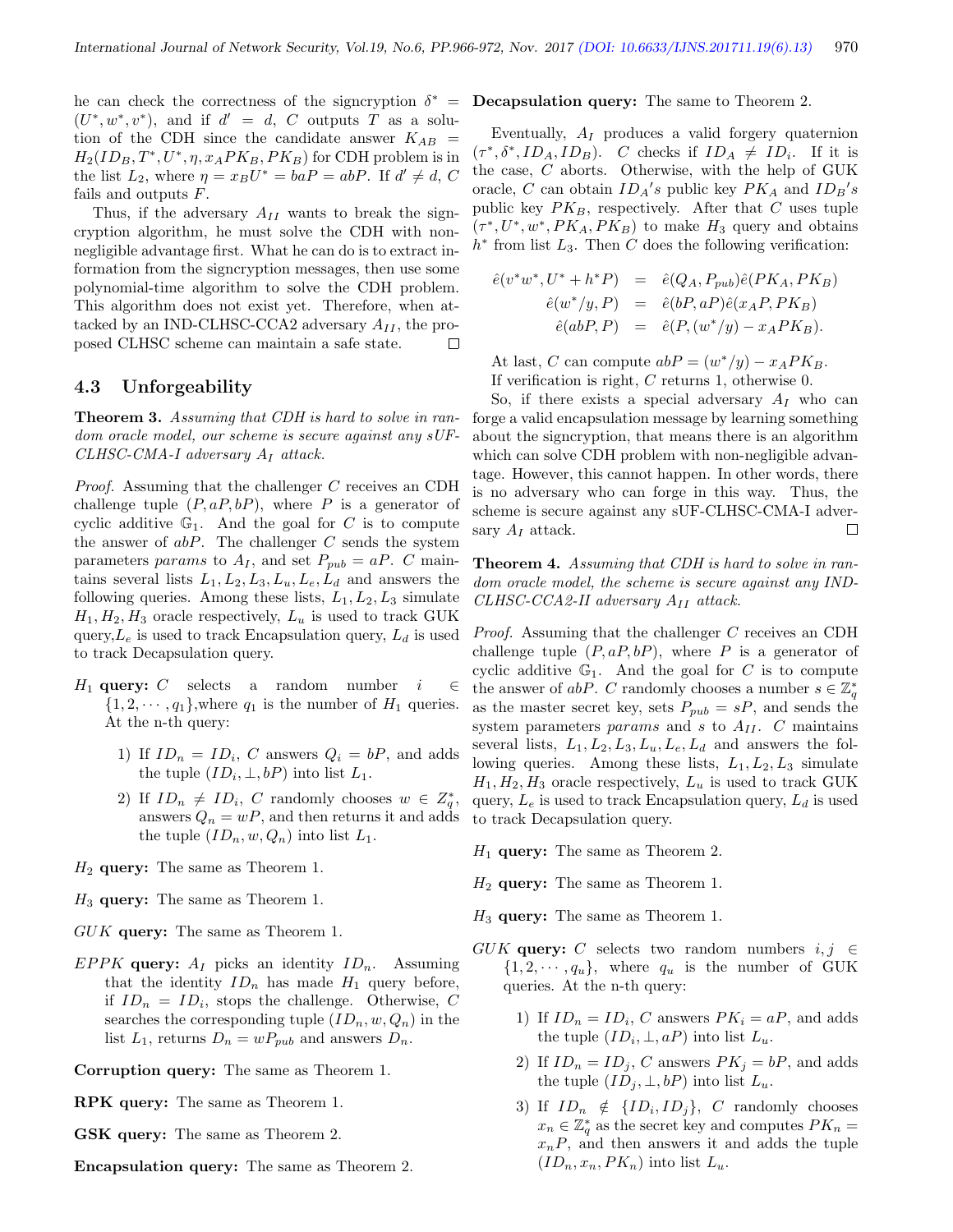**Corruption query:**  $A_{II}$  picks an identity  $ID_n$ . Assuming that the identity  $ID_n$  has been made GUK query before, if  $ID_n \in \{ID_i, ID_j\}$ , C stops simulation. Otherwise, C searches the corresponding tuple in the list  $L_u$  and answers  $x_n$ .

GSK query: The same as Theorem 1.

Encapsulation query: The same as Theorem 1.

Decapsulation query: The same as Theorem 1.

Eventually,  $A_{II}$  produces a valid forgery quaternion  $(\tau^*, \delta^*, ID_A, ID_B)$ . C checks if  $\{ID_A, ID_B\} \notin$  $\{ID_i, ID_j\}$  and  $ID_A \neq ID_B$ . If it is the case, C aborts. Otherwise, with the help of GUK oracle, C can obtain  $ID_A's$  public key  $PK_A$  and  $ID_B's$  public key  $PK_B$  respectively. After that C uses tuple  $(\tau^*, U^*, w^*, PK_A, PK_B)$  to make  $H_3$  query and obtains  $h^*$  from list  $L_3$ . Then do the following verification:

$$
\hat{e}(v^*w^*, U^* + h^*P) = \hat{e}(Q_A, P_{pub})\hat{e}(PK_A, PK_B)
$$

$$
\hat{e}(w^*/y, P) = \hat{e}(D_A, P)\hat{e}(aP, bP)
$$

$$
\hat{e}(abP, P) = \hat{e}(P, (w^*/y) - D_A).
$$

At last, C can compute  $abP = (w^*/y) - D_A$ .

If verification is right, C returns 1, otherwise 0.

So, if there exists a special adversary  $A_{II}$  who can forge a valid encapsulation message by learning something about the signcryption, that means there is an algorithm which can solve CDH problem with non-negligible advantage. This is impossible. In other words, there is no adversary who can forge in this way. Thus, the scheme is secure against any sUF-CLHSC-CMA-II adversary  $A_{II}$ attack.  $\Box$ 

#### 4.4 Known Session-specific Temporary Information Security

Assuming that at the  $j - th$  communication, ephemeral key  $x_i$  and signcryption  $\delta_i = (U_i, w_i, v_i)$  is leaked. For adversary  $A_I$ , he can not obtain the related information about private key  $(D_s, x_s)$  or  $(D_r, x_r)$ .  $A_I$  cannot compute  $T_j = \hat{e}(D_s, Q_r)$  or  $T_j = \hat{e}(D_r, Q_s)$  under the assumption of CBDH problem and cannot compute  $x_s P K_r$  or  $x_r P K_s$  under the assumption of CDH problem. All above problems will lead to the result that it is hard to obtain the value of session key  $K_{AB}$  =  $H_2(ID_r, T, U, x_j P K_r, x_s P K_r, P K_r)$  for  $A_I$ . For adversary  $A_{II}$ , in the scheme,  $A_{II}$  can obtain the partial private key  $D_s$  or  $D_r$ , and then he can compute  $T_j = \hat{e}(D_s, Q_r)$ or  $T_i = \hat{e}(D_r, Q_s)$ . But  $A_{II}$  cannot compute  $x_s P K_r$ or  $x_r P K_s$  without  $x_s$  or  $x_r$  under the assumption of CDH problem. This leads to the result that it is hard to compute  $K_{AB} = H_2(ID_r, T, U, x_j P K_r, x_s P K_r, P K_r).$ Hence, our scheme can survive against Known sessionspecific temporary information security (KSSTIS) attack. But in Li's scheme [5], when the adversary obtains the ephemeral key  $r_j$  of  $j - th$  communication,

he can obtain  $T = \hat{e}(P_{pub}, Q_{ID_r})^{r_j}$  easily. And then it is easy for the adversary to obtain the session key  $K_{AB} = H_2(U, T, r_j P K_{ID_r}, ID_r, PK_{ID_r}).$  The same situation happens in Yin's scheme [12]. When the adversary obtains the ephemeral key  $r_{1-j}, r_{2-j}$  of  $j-th$  communication, he can obtain  $R_1 = r_{1-j}P, R_2 = r_{2-j}P, U =$  $r_{1-j}PK_R$  and  $V = \hat{e}(r_{2-j}Q_R, P_{pub})$  easily. And the session key  $K = H_2(ID_S, ID_R, R_1, R_2, U, V)$  can be easily obtained.

## 5 Performance Analysis

In this section, we will compare the scheme with Li's scheme and Yin's scheme from two aspects: the security and the efficiency of Encapsulation(include GSK phase) and Decapsulation phase in the table 1. We assume that all the three schemes use the same parameters  $<$   $G_1$ ,  $G_2$ ,  $\hat{e}$ ,  $q$  >. In the column of "Security", "KISSTIS" refers to known session-specific temporary information security. "Y" and "N" denote that whether satisfy this security property. In the column of "Computation Cost", the notations "Encapsulation" and "Decapsulation" refer to the computation of Encapsulation and Decapsulation, respectively. Note that offline computation is not included in "Computation Cost". And here, three operations will be involved. MUL, EXP and PAI refer to the number of point scalar multiplications, exponentiations and bilinear pairing computations, respectively.

Table 1: Comparison of efficiency

|             | Security       | Computation Cost |               |
|-------------|----------------|------------------|---------------|
| Scheme      | <b>KISSTIS</b> | Encapsulation    | Decapsulation |
| Li[5]       |                | $4MUL+EXP$       | $MUL+4PAI$    |
| $Y$ in [12] |                | $5MUL+EXP$       | $4MUL+3PAI$   |
| Ours        |                | 3MUL             | $3MUL + PAI$  |

Through Table 1 we can see that our scheme only needs 3 point scalar multiplications at the Encapsulation step, which is more efficient than the other two schemes. And at the Decapsulation stage, our scheme needs three point scalar multiplications and one bilinear pairing computation. The computation cost of bilinear pairing computation is the most expensive in the scheme based on bilinear pairing. Although Li's scheme only needs one point scalar multiplication, the number of bilinear pairing computations is far more than our scheme. Hence, our scheme is the most efficient. And from the security aspect, our scheme achieves the known session-specific temporary information security, which Li's and Yin's schemes can not satisfy.